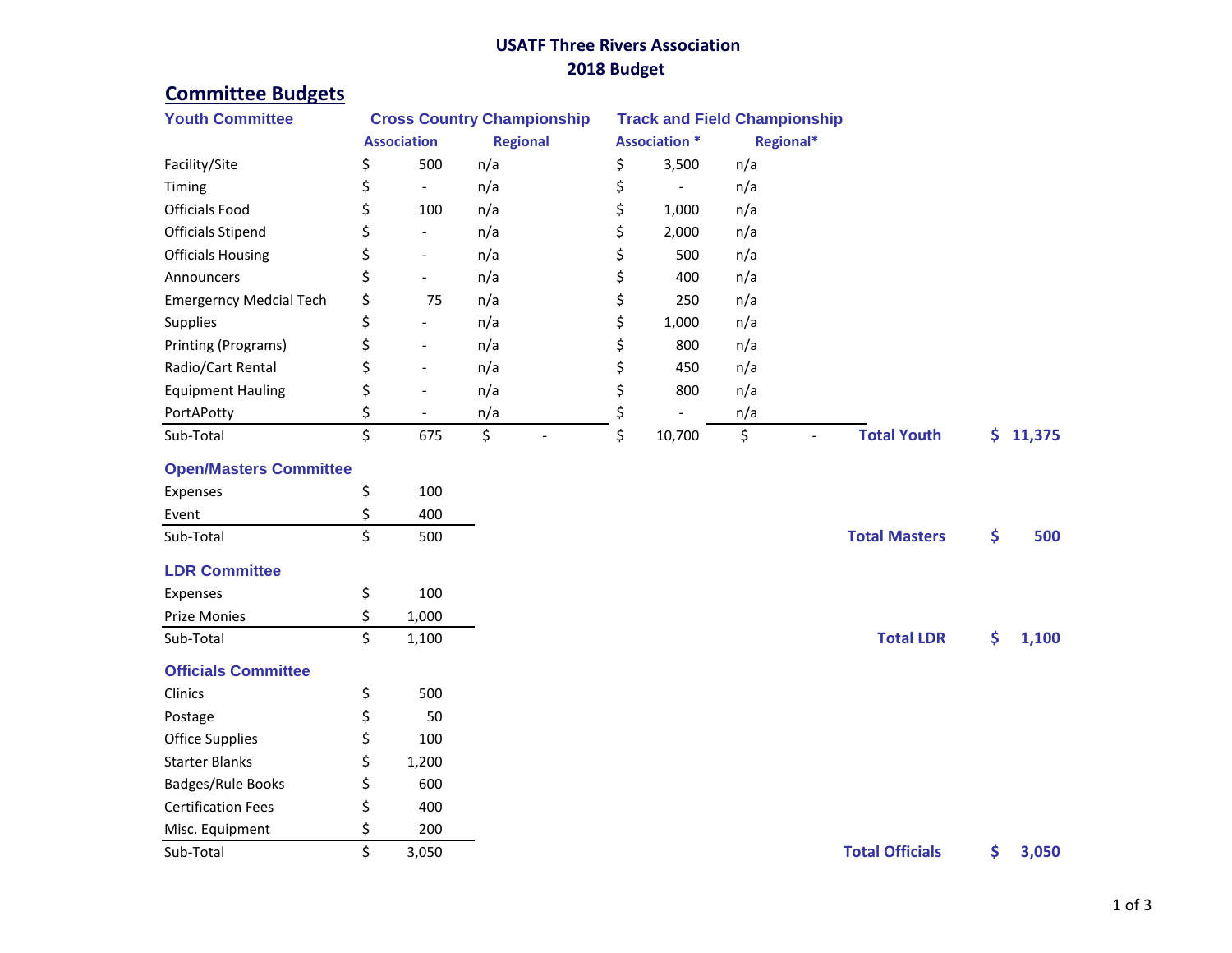## **USATF Three Rivers Association 2018 Budget**

| <b>Administrative Budgets</b>          |                      |                         |    |
|----------------------------------------|----------------------|-------------------------|----|
| <b>Sanctions</b>                       | \$<br>100            | <b>Total Sanctions</b>  | \$ |
| (Sanctions, supplies)                  |                      |                         |    |
|                                        |                      |                         |    |
| <b>Treasurer</b>                       | \$<br>250            | <b>Total Treasurer</b>  | \$ |
| (990, checks, supplies)                |                      |                         |    |
|                                        |                      |                         |    |
| <b>Membership</b>                      | \$<br>250            | <b>Total Membership</b> | \$ |
| (Postage, supplies)                    |                      |                         |    |
|                                        |                      |                         |    |
| <b>Marketing</b>                       |                      |                         |    |
| Development Program                    | \$<br>1,000          |                         |    |
| Web Maintenance                        | \$<br>5,100          |                         |    |
| (Fund Raising, etc)                    | \$<br>1,000          |                         |    |
| Sub-Total                              | \$<br>7,100          | <b>Total Marketing</b>  | \$ |
|                                        |                      |                         |    |
| <b>Office Budget</b>                   |                      |                         |    |
| Telephone                              | \$<br>1,200          |                         |    |
| <b>Email Delivery</b>                  | \$<br>750            |                         |    |
| Postage                                | \$<br>$\Box$         |                         |    |
| <b>Storage Fees</b>                    | \$<br>1,000          |                         |    |
| M&E (Board Mtg)                        | \$<br>200            |                         |    |
| Wufoo Forms                            | \$<br>180            |                         |    |
| Service Fees                           | \$<br>$\blacksquare$ |                         |    |
| Sub-Total                              | \$<br>3,330          | <b>Total Office</b>     | \$ |
| <b>Equipment / Implements</b>          |                      |                         |    |
| (Purchases)                            | \$<br>250.00         | <b>Total Equipment</b>  | \$ |
|                                        |                      |                         |    |
| <b>Computer, Timing &amp; Software</b> |                      |                         |    |
| (Subscriptions, etc.)                  | \$<br>1,000.00       | <b>Total Computer</b>   | \$ |
| (Supplies)                             | \$<br>100.00         |                         |    |
|                                        |                      |                         |    |